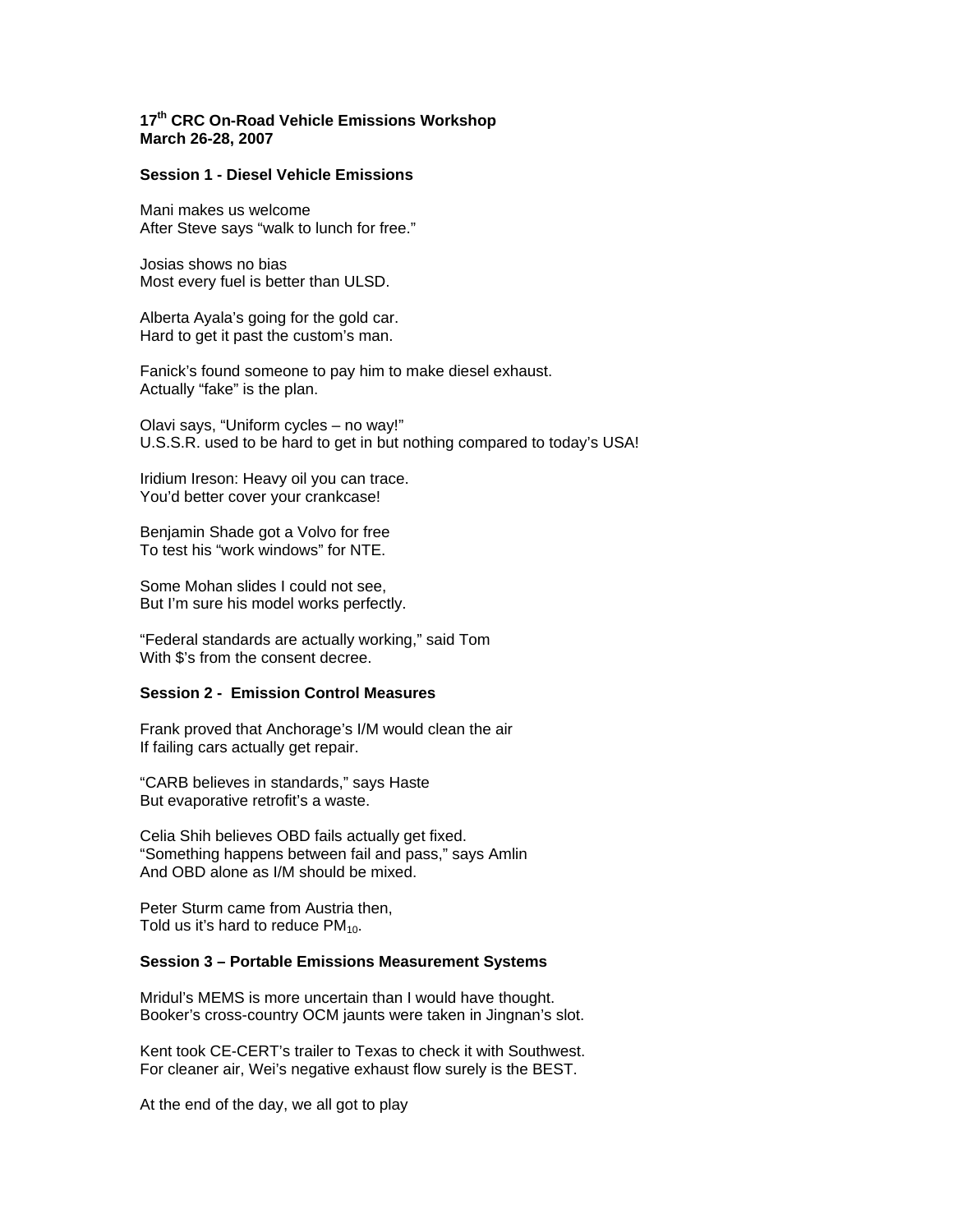Around the deck of USS Midway. Thanks for the food, the tours, and the good company.

# **DAY 2**

Keynote speaker Professor Bob Sawyer's Hiring economists…and lawyers? Thought that at 71 CARB would be FUN! Remarkable Professor Bob Sawyer.

Greenhouse gases affect all the world the same. Tell that to some with a Bangladeshi name!

#### **Sesssion 4 - Gasoline Vehicle Emissions & Emissions Inventory**

Hydrocarbon Doug has pretty colored bars. One high emitter  $= 1000$  normal cars.

George & Rob – their tunnels are great. George is searching gainful employ circa 2008.

Guido's fuel economy's hard to get in verse. Compared to his hybrid, his diesel's not much worse.

Lisa's dyno's in the deepest freeze. Hybrid does not like the cold it sees.

E-23 is over. Emissions are down, Gary said. He needs a CRC follow-up to keep himself in bread!

Hannah elevated Harold Haskew into a community resource! Eric's hunting hopanes and steranes in lube oil as a source.

Randy's really losing his grip. Only going 7.3 miles per trip!

#### **Session 5 - Measurement Methods**

Photoacoustic black and nephels scatter. Campbell's got the photon shooters. John Collins has finally seen the light, sniffing real polluters!

Tao's smokers black and blue. R&D at A.R.B., that's NEW!

Shimpi came to CRC allowing partial flow sampling would be nice. So that TSI and Dekati can each sell their excellent device.

Kathleen's cavity is ringing down. Is it ready to go out on the roads?

Nigel's dithering his throttle and he's doing it in four new modes. High-speed Hector wants a new committee to help him with PM loads.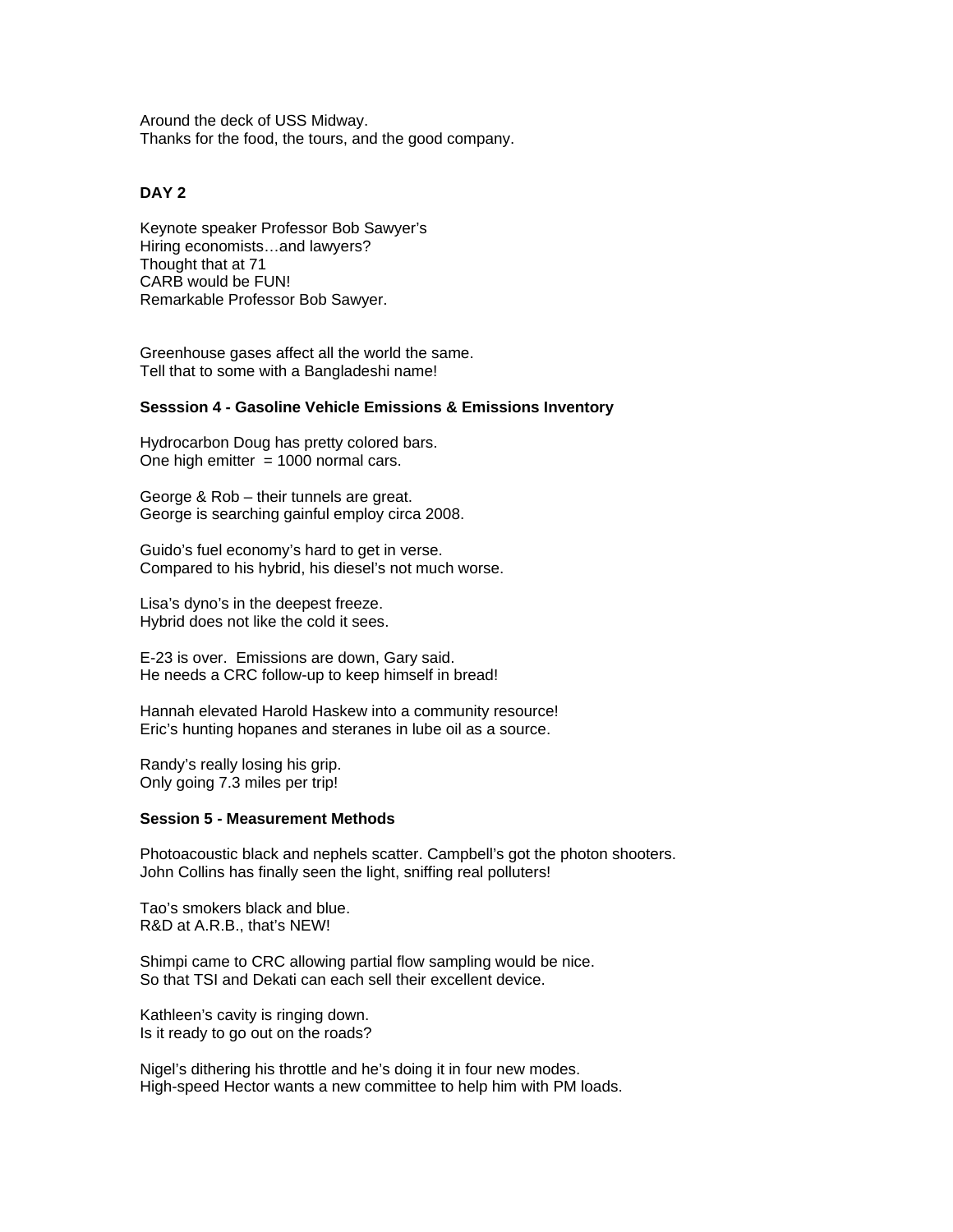## **Session 6 - Emissions Modeling**

Max considers many motor methods; Chrysler, GM and Ford. This time Megan's MOVEd to Washington and Nam to the maternity ward.

If MOVES moves so slowly, then we are stuck with MOBILE6 until at least 2010

Michael will update EMFAC soon, Even to link and grid with Yoon.

Frey from N.C. says, "It's true, You won't save the world by going to  $H_2$  "

Bulldozers and boats, tractors and tools CARB gave that mess to Tess!

#### **Session 7 - Fuel Effects**

Ten unbroken vehicles Harold will surely use To investigate emissions on various grades of booze.

## **Day 3**

Kevin, if I ever make it to 85, can I be only 70 in winter snow? "CARB is happy to accumulate mileage," says Pablo.

Unbroken low emitters remain unremarkably low. Matti measures micro-particles when and where they are. One day may use Innova, but now uses HFTIR.

### **Session 8 – Off Road**

That's EPA's getting real-world fever is plain. Debbie, "What is N.T.E. for a bulldozer or a tower crane?"

Where is Chris coming from? He felt better when his data agreed with the model as control With the exception of NO2, Block's making a big, low-emissions hole.

Chengfeng Wang from CARB transformed a Ship into a Commercial Boat. While Lisa shows that Canadian locos just look like a big bus that would not float.

#### **Session 9 – Particulate Matter Characterization**

Barb had to turn her chamber from a weekday to simulate a weekend effect Allen's a member of the "Secondary Aerosol community." Is that a religious sect?

Foxy John's been at EPA for 18 years studying cars and trucks. How many G.P.s could you fix for \$4 megabucks?

Chasing trucks in Wilmington. Herner's got a mobile lab E.V. Kittelson is saving bouncing rats from diesel particularly.

Strawa from NASA is searching for climate effects in the Caldecott Tunnel. Rushton from Cambustion gets good data from one car and his funnel.

The late Matt Thornton's doing biofuels both rich and lean.